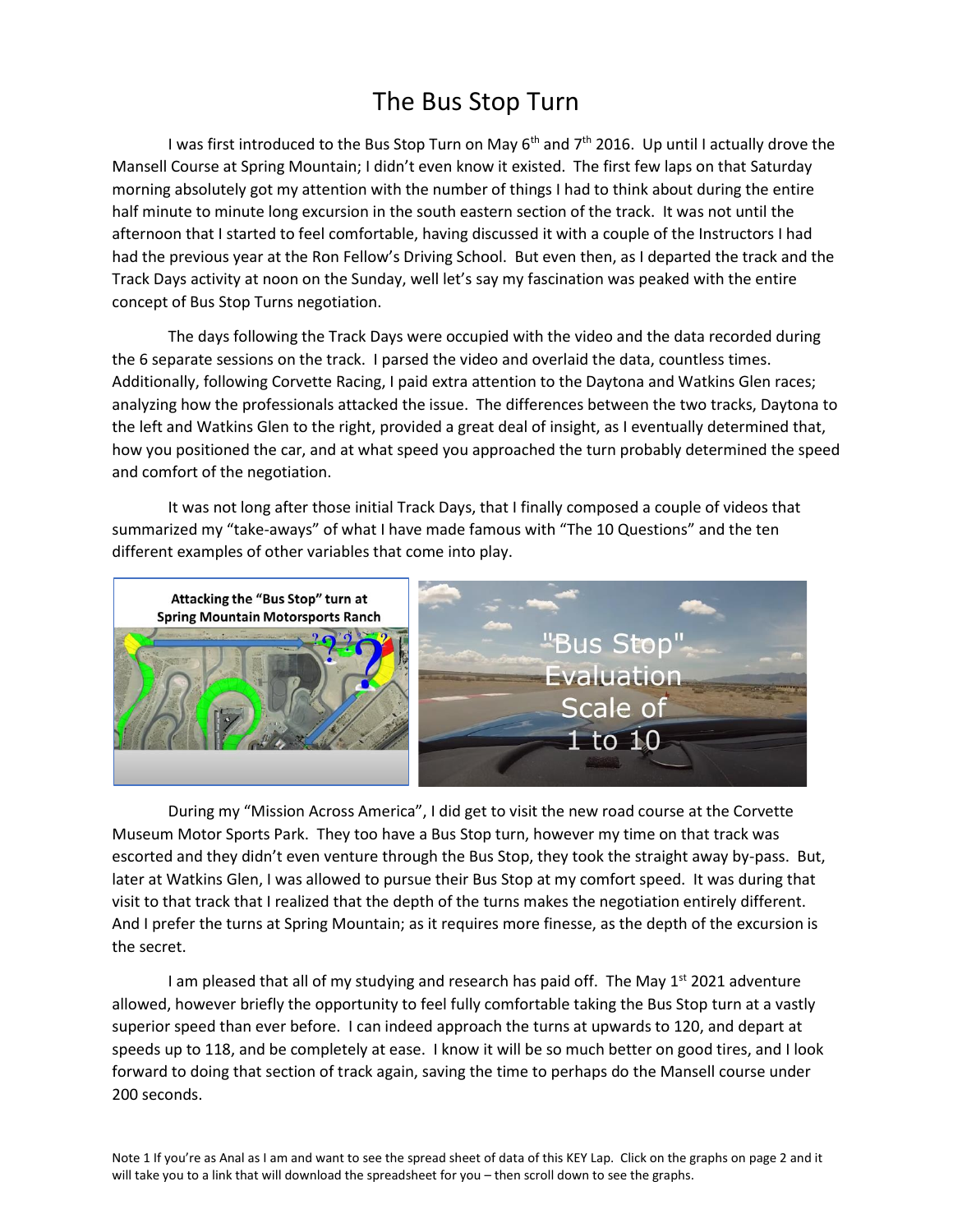## THE MATH OF IT.

What you see here is the section of the track that is associated with the Bus Stop Turn. It is that little jog to the left at the bottom of the long straight, just before Turns 16 and 17 which create the 135 degree turn to the Michelin Straight, and the Start/Finish Line. A distance covered almost 4,500 feet long; it represents almost  $1/3<sup>rd</sup>$  of the distance of a lap on the Mansell Course at Spring Mountain. The very long southbound straight is the longest straight away on the course. Your best speed on the track is expected here. Which is the first question of the 10, and there are three parts that you have to consider; how fast, how far, and where do you take your foot off the gas? At 120MPH you have two seconds to ponder the answers. At that speed you are covering about 153 feet per second. The graph<sup>1</sup> below shows my three laps using the 120MPH time scale to show the comparison. Note the green lines, that is the 120MPH lap with an increasing average.



The 40 second tick marks showing the speed above does not tell the story of the green location dots on the map. A better representation is the graph<sup>1</sup> below that shows the 40 one second marks at speed by distance covered, starting at 50, and ending at 4,500.



The 10 questions, requiring action on your part, gas pedal, brake pedal, right turn / left turn at what angle, and where you are in relationship to the track (and other drivers) all come into play; with the most densely packed tick-marks being IN the Bus Stop Turns.



## THE TIRE STORY

Note 1 If you're as Anal as I am and want to see the spread sheet of data of this KEY Lap. Click on the graphs on page 2 and it will take you to a link that will download the spreadsheet for you – then scroll down to see the graphs.